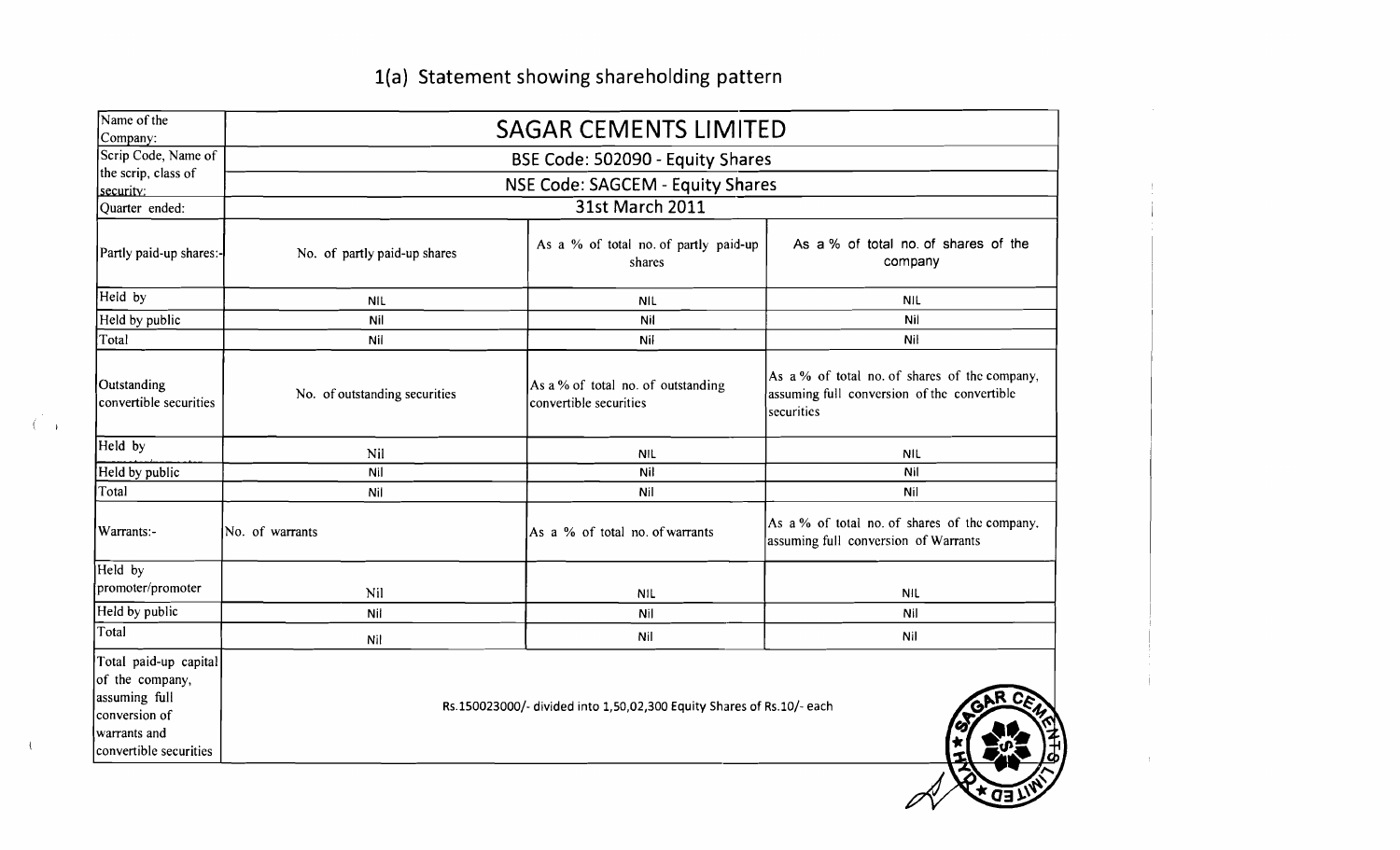| Cate-gory code | Category of shareholder                                                         | Number of shareholders | Total number of shares | Number of shares held in<br>dematerialized form | Total shareholding as a          | percentage of total number<br>of shares     |                            | otherwise encumbered<br>Shares Pledged or            |
|----------------|---------------------------------------------------------------------------------|------------------------|------------------------|-------------------------------------------------|----------------------------------|---------------------------------------------|----------------------------|------------------------------------------------------|
|                |                                                                                 |                        |                        |                                                 | percentage<br>$of (A+B)$<br>As a | percentage<br>$(A+B+C)$<br>As a<br>$\sigma$ | Number of<br><b>Shares</b> | percentage<br>As a                                   |
| (1)            | (II)                                                                            | (III)                  | (IV)                   | (V)                                             | (VI)                             | (VII)                                       | (VIII)                     | $\overline{(IX)}$<br>$ (V111)/(1V)^*10 $<br>$\bf{0}$ |
| (A)            | Shareholding of Promoter and Promoter Group                                     |                        |                        |                                                 |                                  |                                             |                            |                                                      |
| [1]            | Indian                                                                          |                        |                        |                                                 |                                  |                                             |                            |                                                      |
| (a)            | Individuals/ Hindu Undivided Family                                             | 9                      | 5380110                | 5380110                                         | 36                               | 36                                          |                            |                                                      |
| (b)            | Central Government/ State Government(s)                                         |                        |                        |                                                 |                                  |                                             |                            |                                                      |
| (c)            | <b>Bodies Corporate</b>                                                         | 3 <sup>1</sup>         | 1244785                | 313285                                          | $\boldsymbol{8}$                 | $\bf{8}$                                    |                            |                                                      |
| (d)            | <b>Financial Institutions/Banks</b>                                             |                        |                        |                                                 |                                  |                                             |                            |                                                      |
| (e)            | Any Other (Specify)                                                             |                        |                        |                                                 |                                  |                                             |                            |                                                      |
|                | Sub-Total $(A)(1)$                                                              | 12                     | 6624895                | 5693395                                         | 44                               | 44                                          |                            |                                                      |
| $\overline{2}$ | Foreign                                                                         |                        |                        |                                                 |                                  |                                             |                            |                                                      |
| (a)            | Individuals (Non-Resident Individuals/Foreign<br>Individuals)                   |                        |                        |                                                 |                                  |                                             |                            |                                                      |
| (b)            | <b>Bodies Corporate</b>                                                         |                        |                        |                                                 |                                  |                                             |                            |                                                      |
| (c)            | Institutions                                                                    |                        |                        |                                                 |                                  |                                             |                            |                                                      |
| (d)            | Any Other (specify)                                                             |                        |                        |                                                 |                                  |                                             |                            |                                                      |
|                | Sub-Total (A)(2)                                                                | 01                     |                        | $\Omega$                                        | $\Omega$                         | $\bf{0}$                                    |                            |                                                      |
|                | <b>Total Shareholding of Promoter and Promoter</b><br>Group $(A)=(A)(1)+(A)(2)$ | 12                     | 6624895                | 5693395                                         | 44                               | 44                                          | <b>Nil</b>                 | <b>Nil</b>                                           |
| (B)            | Public shareholding                                                             |                        |                        |                                                 |                                  |                                             |                            |                                                      |
| $[1]$          | Institutions                                                                    |                        |                        |                                                 |                                  |                                             |                            |                                                      |
| (a)            | Mutual Funds/UTI                                                                | $\lvert 8 \rvert$      | 1170837                | 1169237                                         | 8                                | $\lvert 8 \rvert$                           |                            |                                                      |
| (b)            | Financial Institutions/ Banks                                                   | 5                      | 4150                   | $\Omega$                                        | 0                                | 0                                           |                            | <u>जि</u><br>उप                                      |
| (c)            | Central Government/ State Government(s)                                         |                        |                        |                                                 |                                  |                                             |                            |                                                      |
| (d)            | Venture Capital Funds                                                           |                        |                        |                                                 |                                  |                                             |                            |                                                      |

 $\mathcal{X}$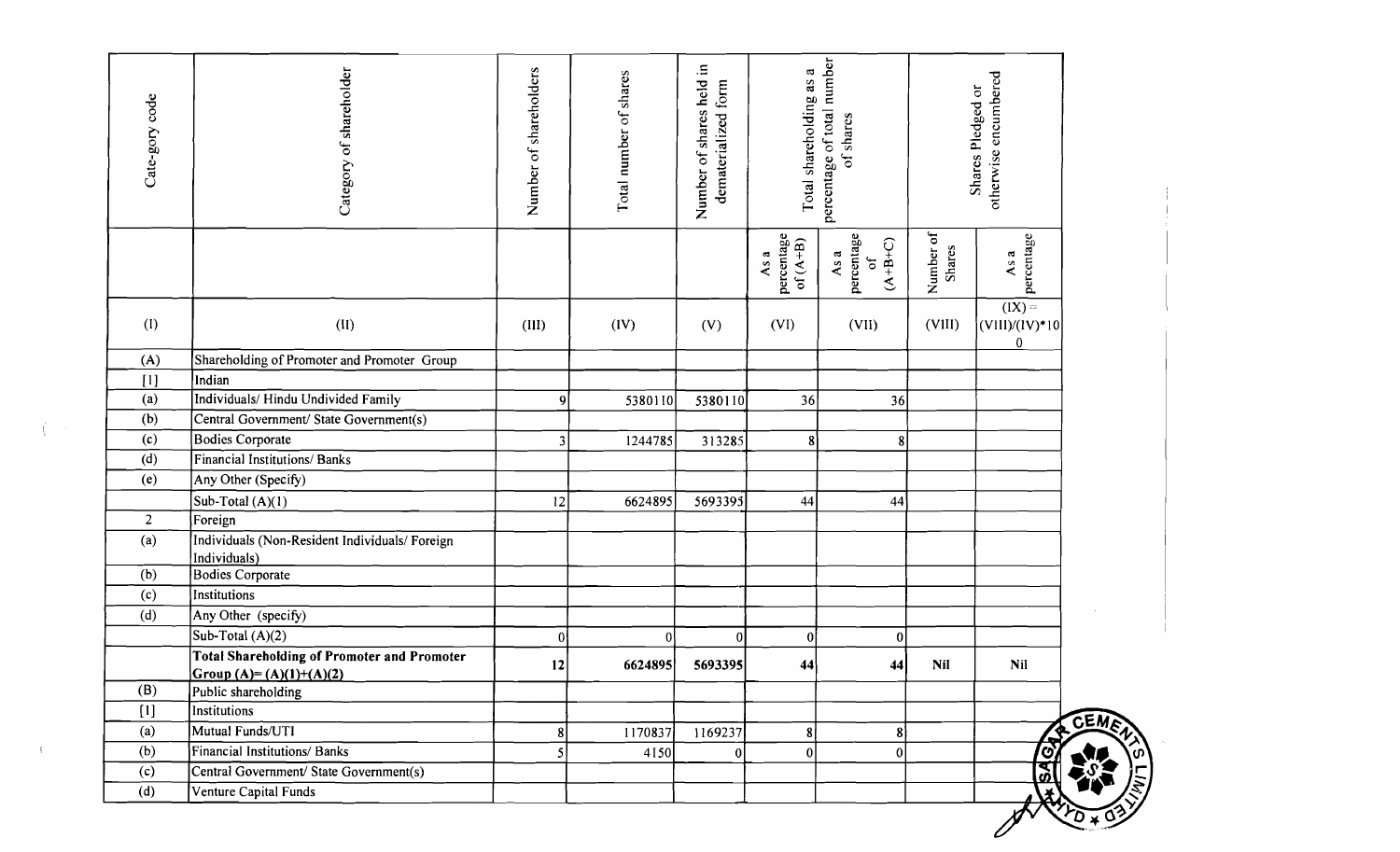| Cate-gory code | Category of shareholder                                                               | Number of shareholders | Total number of shares | Number of shares held in<br>dematerialized form | Total shareholding as a          | percentage of total number<br>of shares           |                     | otherwise encumbered<br>Shares Pledged or |     |
|----------------|---------------------------------------------------------------------------------------|------------------------|------------------------|-------------------------------------------------|----------------------------------|---------------------------------------------------|---------------------|-------------------------------------------|-----|
|                |                                                                                       |                        |                        |                                                 | percentage<br>of $(A+B)$<br>As a | percentage<br>$(A+B+C)$<br>As a<br>$\mathfrak{b}$ | Number of<br>Shares | percentage<br>As a                        |     |
| (e)            | Insurance Companies                                                                   |                        |                        |                                                 |                                  |                                                   |                     |                                           |     |
| (f)            | Foreign Institutional Investors                                                       |                        |                        |                                                 |                                  |                                                   |                     |                                           |     |
| (g)            | Foreign Venture Capital Investors                                                     |                        |                        |                                                 |                                  |                                                   |                     |                                           |     |
| (h)            | Any Other (specify)                                                                   |                        |                        |                                                 |                                  |                                                   |                     |                                           |     |
|                | Sub-Total (B)(1)                                                                      | 13                     | 1174987                | 1169237                                         | $\bf{8}$                         | 8                                                 |                     |                                           |     |
| $[2]$          | Non-institutions                                                                      |                        |                        |                                                 |                                  |                                                   |                     |                                           |     |
| (a)            | <b>Bodies Corporate</b>                                                               | 200                    | 4441801                | 4432525                                         | 30                               | 30                                                |                     |                                           |     |
| (b)            | Individuals -                                                                         |                        |                        |                                                 |                                  |                                                   |                     |                                           |     |
|                | Individual shareholders holding nominal share<br>capital up to Rs. 1 lakh.            | 8677                   | 1519781                | 947834                                          | 10                               | 10                                                |                     |                                           |     |
|                | ii. Individual shareholders holding nominal share<br>capital in excess of Rs. 1 lakh. | 10                     | 179691                 | 179691                                          |                                  |                                                   |                     |                                           |     |
| (c)            | Any Other (NRIs)                                                                      | 47                     | 22548                  | 22348                                           | 0                                | 0                                                 |                     |                                           |     |
|                | Foreign Corporate Body                                                                |                        | 1000000                |                                                 | 7                                | 7                                                 |                     |                                           |     |
|                | <b>Hindu Undivided Familities</b>                                                     | 79                     | 37694                  | 37694                                           | $\boldsymbol{0}$                 | 0                                                 |                     |                                           |     |
|                | Clearing Members                                                                      | 10                     | 903                    | 903                                             | 0                                | $\boldsymbol{0}$                                  |                     |                                           |     |
|                | Sub-Total (B)(2)                                                                      | 9024                   | 7202418                | 5620995                                         | 48                               | 48                                                |                     |                                           |     |
|                | Total Public Shareholding $(B)=(B)(1)+(B)(2)$                                         | 9037                   | 8377405                | 6790232                                         | 56                               | 56                                                | N.A.                | N.A.                                      |     |
|                | TOTAL (A)+(B)                                                                         | 9049                   | 15002300               | 12483627                                        | 100                              | 100                                               | N.A.                | N.A.                                      |     |
| (C)            | Shares held by Custodians and against which<br>Depository Receipts have been issued   | $\pmb{0}$              | 0                      | $\bf{0}$                                        | 0                                | 0                                                 |                     |                                           | ×α. |
| [1]            | Promoter and Promoter Group                                                           | $\mathbf 0$            | $\mathbf{0}$           | $\mathbf{0}$                                    | 0                                | $\pmb{0}$                                         |                     |                                           |     |
| $[2]$          | Public                                                                                | $\mathbf{0}$           | $\mathbf{0}$           | $\bf{0}$                                        | 0                                | $\bf{0}$                                          |                     |                                           |     |
|                | <b>GRAND TOTAL</b> $(A)+(B)+(C)$                                                      | 9049                   | 15002300               | 12483627                                        | 100                              | 100                                               | Nil                 | Nil                                       |     |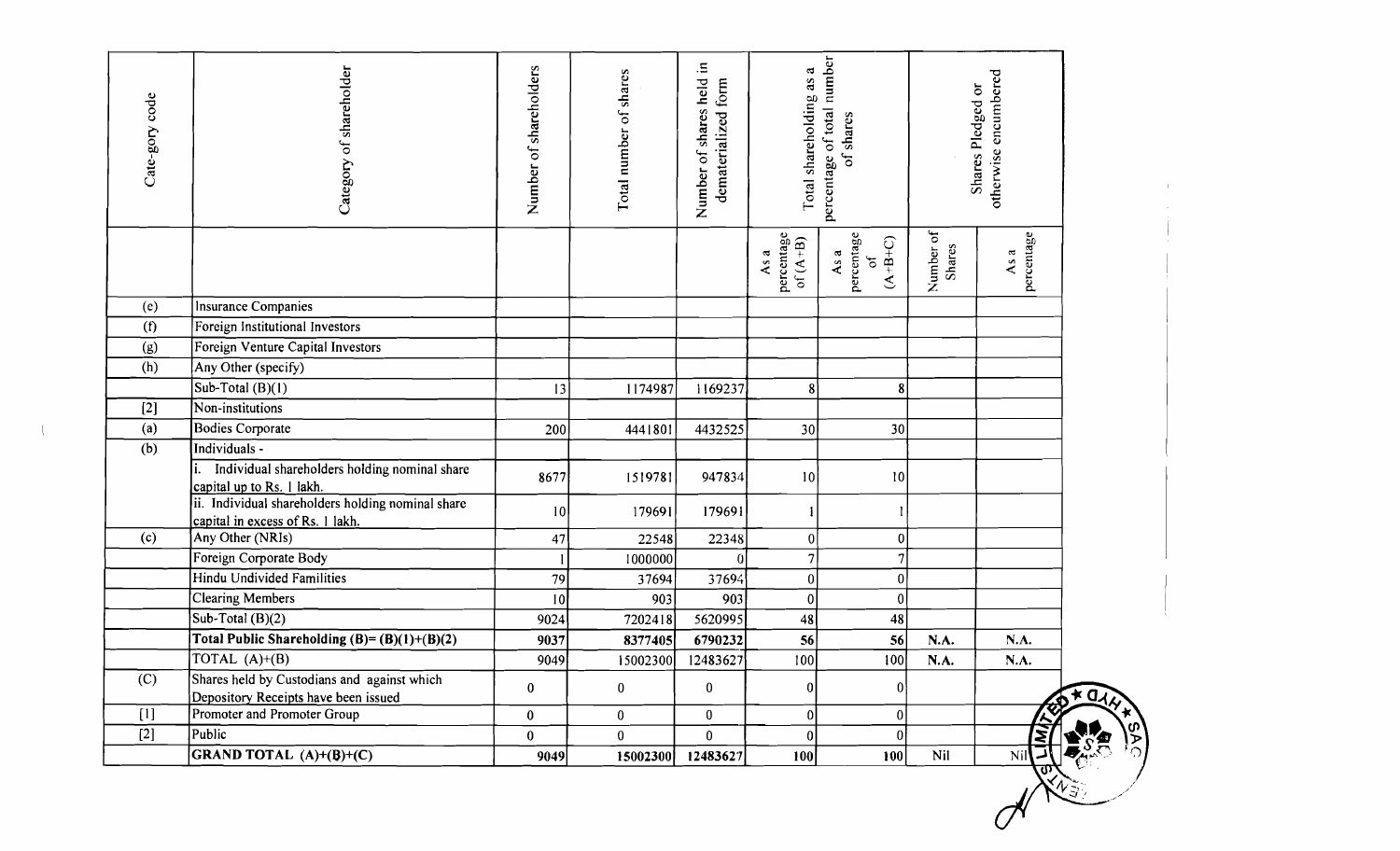| Sr. No.        | Name of the shareholder                                     | <b>Total Shares held</b> | Shares pledged or otherwise encumbered |               |                               |                                                               |
|----------------|-------------------------------------------------------------|--------------------------|----------------------------------------|---------------|-------------------------------|---------------------------------------------------------------|
|                |                                                             | <b>Number</b>            | As a % of<br>grand total               | <b>Number</b> | As a<br>percentage            | As a % of grand total<br>$(A+B+C)$ of Sub-<br>Clause $(1)(a)$ |
| <b>(I)</b>     | (II)                                                        | (III)                    | $(IV)=- (A) +$<br>$(B) + (C)$          | (V)           | $(VI) = (V) /$<br>$(III)*100$ | (VII)                                                         |
|                | S VEERA REDDY                                               | 1089610                  | 7                                      | Nil           | Nil                           | Nil                                                           |
| $\overline{2}$ | W MALATHI                                                   | 755400                   | $\mathsf{S}\vert$                      | Nil           | Nil                           | <b>Nil</b>                                                    |
| 3              | <b>S VANAJATHA</b>                                          | 622800                   | $\vert 4 \vert$                        | Nil           | Nil                           | <b>Nil</b>                                                    |
| 4              | <b>SARUNA</b>                                               | 617700                   | 4                                      | Nil           | Ni1                           | Nil                                                           |
| 5.             | <b>SREEKANTH REDDY SAMMIDI</b>                              |                          | Nil<br>4<br>601400                     |               | Nil                           | Nil                                                           |
| 6              | <b>SANAND REDDY</b>                                         | 584950                   | 4                                      | Nil           | Nil                           | Nil                                                           |
| 7              | <b>S RACHANA</b>                                            | 570450                   | 4                                      | Nil           | Nil                           | Nil                                                           |
| 8              | N MADHAVI                                                   | 533800                   | 4                                      | Nil           | Nil                           | Nil                                                           |
| 9              | P V NARSIMHA REDDY                                          | 4000                     | $\overline{0}$                         | Nil           | <b>Nil</b>                    | <b>Nil</b>                                                    |
| 10             | AMARESWARI CEMENTS LTD.                                     | 900000                   | 6 <sup>1</sup>                         | <b>Nil</b>    | Nil                           | Nil                                                           |
| 11             | ANDHRA PRADESH INDUSTRIAL DEVELOPMENT<br><b>CORPORATION</b> | 313285                   | 2                                      | Nil           | Nil                           | Nil                                                           |
| 12             | PANCHAVATI POLYFIBERS LTD                                   | 31500                    | 0                                      | Nil<br>Nil    |                               | Nil                                                           |
|                | <b>TOTAL</b>                                                | 6624895                  | 44                                     | Nil           | Nil                           | Nil                                                           |

 $\sim 3\%$ 

(I)(b) Statement showing Shareholding of persons belonging to the category "Promoter and Promoter Group"

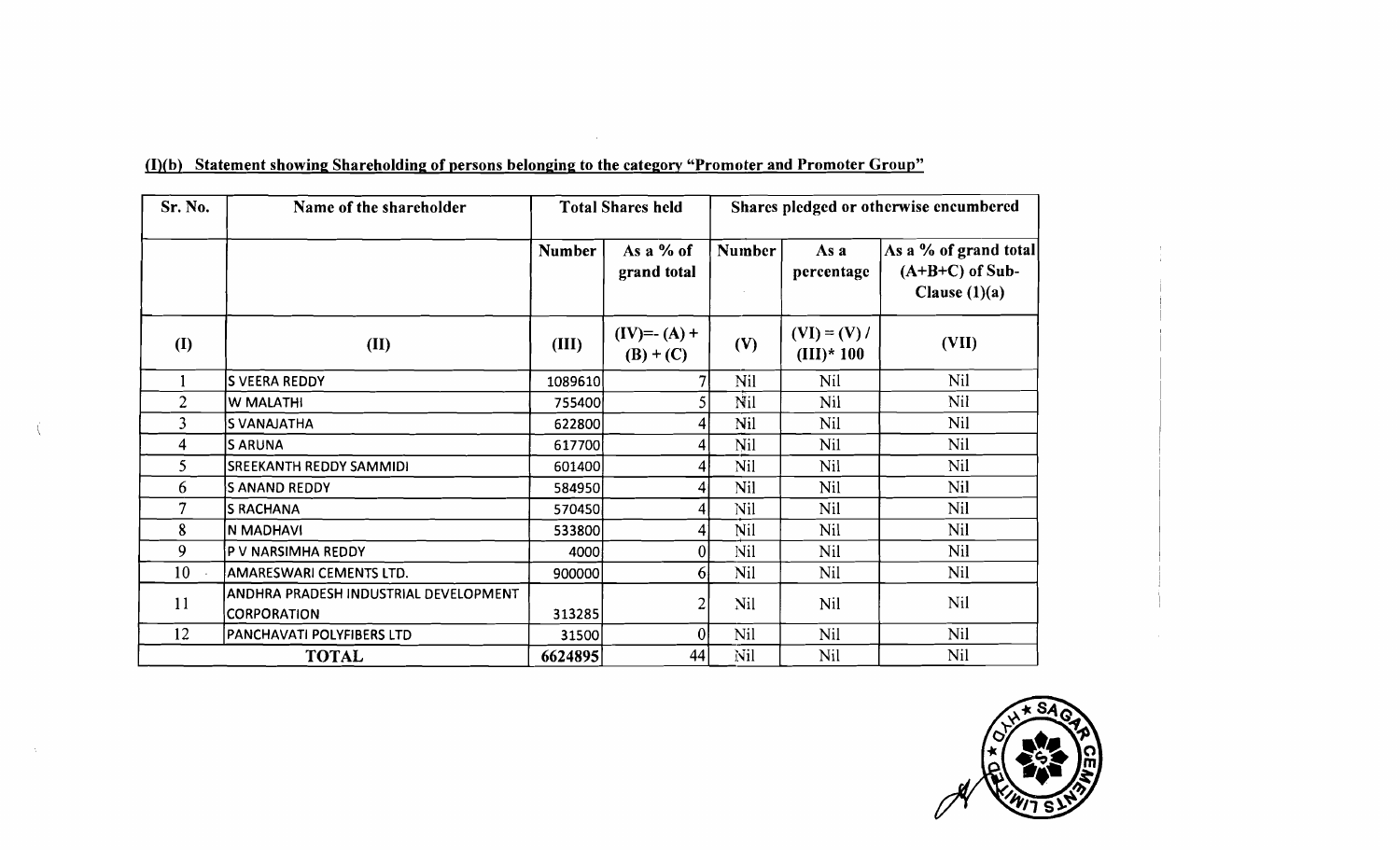| Sr. No.        | Name of the shareholder                       |                                  | Shares as a<br>percentage of total<br>number of shares<br>{i.e., Grand Total<br>$(A)+(B)+(C)$<br>indicated in<br>Statement at para<br>$(I)(a)$ above}                  |
|----------------|-----------------------------------------------|----------------------------------|------------------------------------------------------------------------------------------------------------------------------------------------------------------------|
| $\mathbf{1}$   | AVH RESOURCES INDIA PRIVATE LIMITED           | 2249254                          | 14.99                                                                                                                                                                  |
| $\overline{2}$ | <b>SBI Mutual Fund</b>                        | 1169137                          | 7.79                                                                                                                                                                   |
| 3              | TWINVEST FINANCIAL SERVICES LIMITED           | 1059625                          | 7.06                                                                                                                                                                   |
| $\overline{4}$ | PARFICIM S.A.S (A SUBSIDIARY OF VICAT S.A.)   | 1000000                          | 6.67                                                                                                                                                                   |
| 5              | PASSIONATE INVESTMENT MANAGEMENT PVT.LTD      | 502667                           | 3.35                                                                                                                                                                   |
| 6              | <b>SAVYASACHI CONSTRUCTIONS PVT LTD</b>       | 304295                           | 2.03                                                                                                                                                                   |
|                |                                               |                                  |                                                                                                                                                                        |
|                | <b>TOTAL</b>                                  | 6284978                          | 41.89                                                                                                                                                                  |
| (I)(d)         | Statement showing details of locked-in shares |                                  |                                                                                                                                                                        |
| Sr. No.        | Name of the shareholder                       | Number of<br>locked-in<br>shares | Locked-in shares as a<br>percentage of total<br>number of shares<br>{i.e., Grand Total<br>$(A)+(B)+(C)$<br>indicated in<br>Statement at para<br>$(I)(a)$ above}<br>BAG |

间

## $(I)(c)$  Statement showing Shareholding of persons belonging to the category "Public" and holding more than